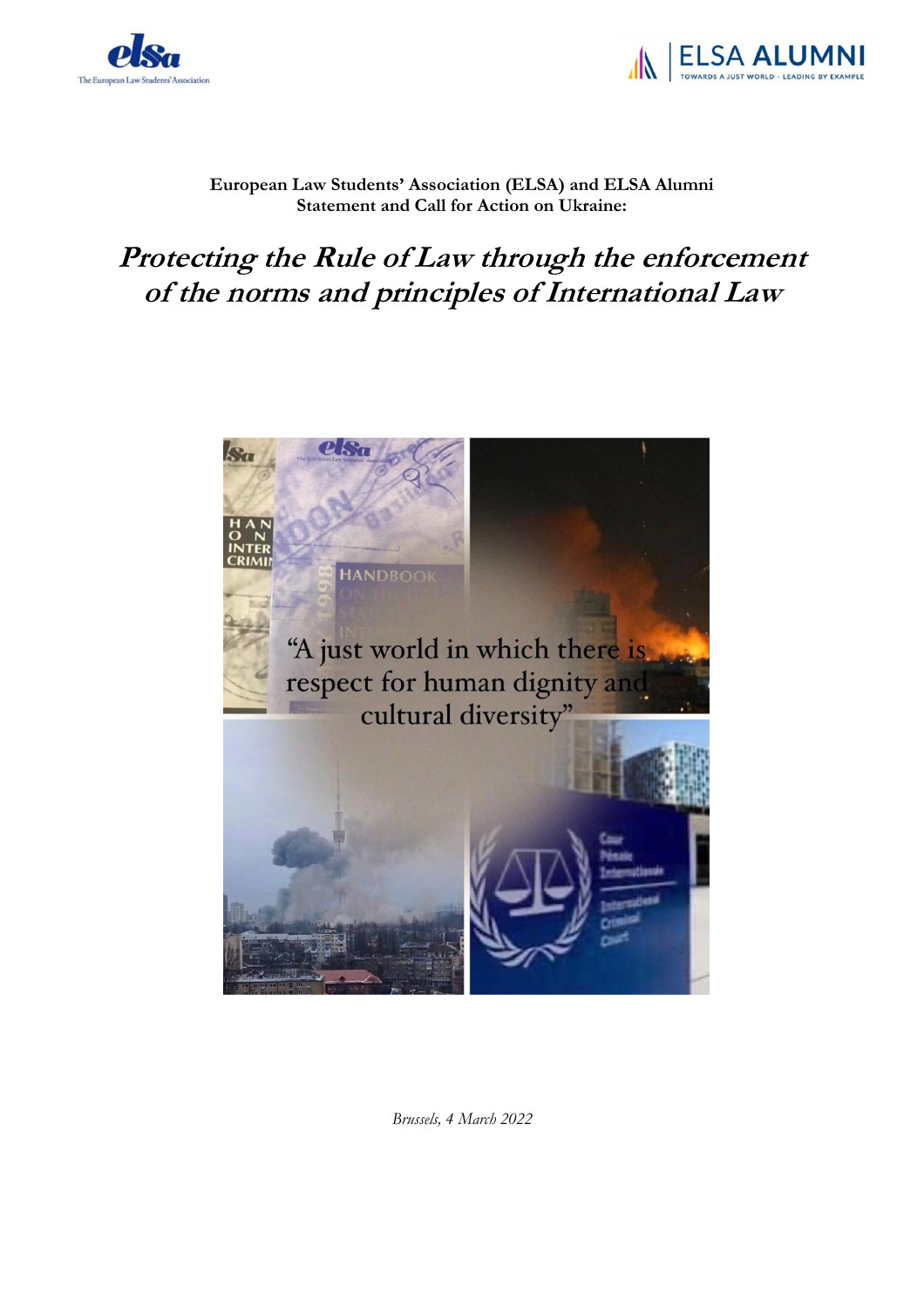



## **Protecting the Rule of Law through the enforcement of the norms and principles of International Law**

Since 2014, the territorial integrity and the political independence of Ukraine has been challenged, threatened and violated by a **series of events** that included:

- a) On 18 March 2014, the unconstitutional annexation of Crimea by the Russian Federation<sup>1</sup>;
- b) In April-May 2014, insurgents in the Donbass region of Ukraine unilaterally and unconstitutionally declared the independence of the self-style Donetsk People's Republic and Lugansk People's Republic, which engaged in an armed conflict with the central Government of Ukraine and received the support of the Russian Federation<sup>2</sup>;
- c) Between April 2014 and December 2021, the armed conflict in the Donbass region continued, making at least 10,000 civilian casualties and 24,000 injured (most conservative estimation<sup>3</sup> ): In the meantime, Ukraine started a process of European integration, which was marked by the entry into force of the EU-Ukraine Association Agreement on 1 July 2017<sup>4</sup> ;
- d) In the first two months of 2022, the Russian Federation amassed up to 200,000 military forces in the borders of Russia and Belarus with Ukraine,
- e) On 21 February 2022, the Government of the Russian Federation recognized the Donetsk and Luhansk People's Republics as independent States, triggering a wave of negative diplomatic reactions denouncing the illegality of the recognition<sup>5</sup>.

On **24 February 2022**, the Russian Federation deployed troops to Ukrainian territory. As per the main instruments concerning International Humanitarian Law –the Geneva Conventions- these troops are considered an occupying force. The occupation of a sovereign State represents a manifest violation of basic norms that have underpinned the International legal order since the end of World War II, starting with the prohibition on the use of military force under Article 2(4) of the UN Charter and the peremptory norm (*jus cogens*) prohibiting the crime of aggression.

As reaffirmed by the International Law Commission (ILC) of the United Nations, all States have an obligation to cooperate to bring to an end any serious breach of a peremptory norm of International Law<sup>6</sup>.

In the face of the situation, it is the duty of every member of the legal professions, every law student and every lawyer/jurist to disseminate correct information on the norms and principles applicable to the current situation and to advise all relevant organs of States, International Organizations, NGOs and other private entities to respect these norms and contribute to their enforcement.

<sup>1</sup> See [Seven years since Russia's illegal annexation of Crimea](https://eeas.europa.eu/headquarters/headquarters-Homepage/37464/eu-non-recognition-policy-crimea-and-sevastopol-fact-sheet_en) - European External Action Service (europa.eu).

<sup>2</sup> cf. ICC, Office of the Prosecutor, Report on Preliminary Examinations (2017), para. 94 [\(www.icc](http://www.icc-cpi.int/itemsDocuments/2017-PE-rep/2017-otp-rep-PE-Ukraine_ENG.pdf)[cpi.int/itemsDocuments/2017-PE-rep/2017-otp-rep-PE-Ukraine\\_ENG.pdf\)](http://www.icc-cpi.int/itemsDocuments/2017-PE-rep/2017-otp-rep-PE-Ukraine_ENG.pdf): "*In its Report on Preliminary Examination Activities 2016, the Office assessed that by 30 April 2014 the level of intensity of hostilities between Ukrainian government forces and anti-government armed elements in eastern Ukraine had reached a level that would trigger the application of the law of armed conflict and that the armed groups operating in eastern Ukraine, including the LPR and DPR, were sufficiently organised to qualify as parties to a non-international armed conflict. The Office also cited additional information, pointing to direct military engagement between the respective armed forces of the Russian Federation and Ukraine, suggesting the existence of an international armed conflict in eastern Ukraine from 14 July 2014 at the latest, in parallel to the non-international armed conflict.*"

<sup>&</sup>lt;sup>3</sup> See, for all, [Conflict in Ukraine | Global Conflict Tracker \(cfr.org\).](https://www.cfr.org/global-conflict-tracker/conflict/conflict-ukraine)

<sup>4</sup> Text of the agreement and related files a[t www.consilium.europa.eu/en/policies/eastern-partnership/ukraine/.](http://www.consilium.europa.eu/en/policies/eastern-partnership/ukraine/)

<sup>&</sup>lt;sup>5</sup> See, for all, Japan's statement: Russia's Recognition of the "Independence" of the "Donetsk People's Republic" and the ["Luhansk People's Republic" \(Statement by Foreign Minister HAYASHI Yoshimasa\) | MFA of Japan \(mofa.](https://www.mofa.go.jp/press/release/press4e_003084.html)go.jp)

<sup>6</sup> cf. [What can the UN General Assembly do about Russian Aggression in Ukraine?](https://www.ejiltalk.org/what-can-the-un-general-assembly-do-about-russian-aggression-in-ukraine/) – European Journal of Int. Law citing [Chapter V: Peremptory norms of general international law \(jus cogens\) --](https://legal.un.org/ilc/reports/2019/english/chp5.pdf) Report of the International Law Commission: [Seventy-first session \(29 April](https://legal.un.org/ilc/reports/2019/english/chp5.pdf)–7 June and 8 July–9 August 2019).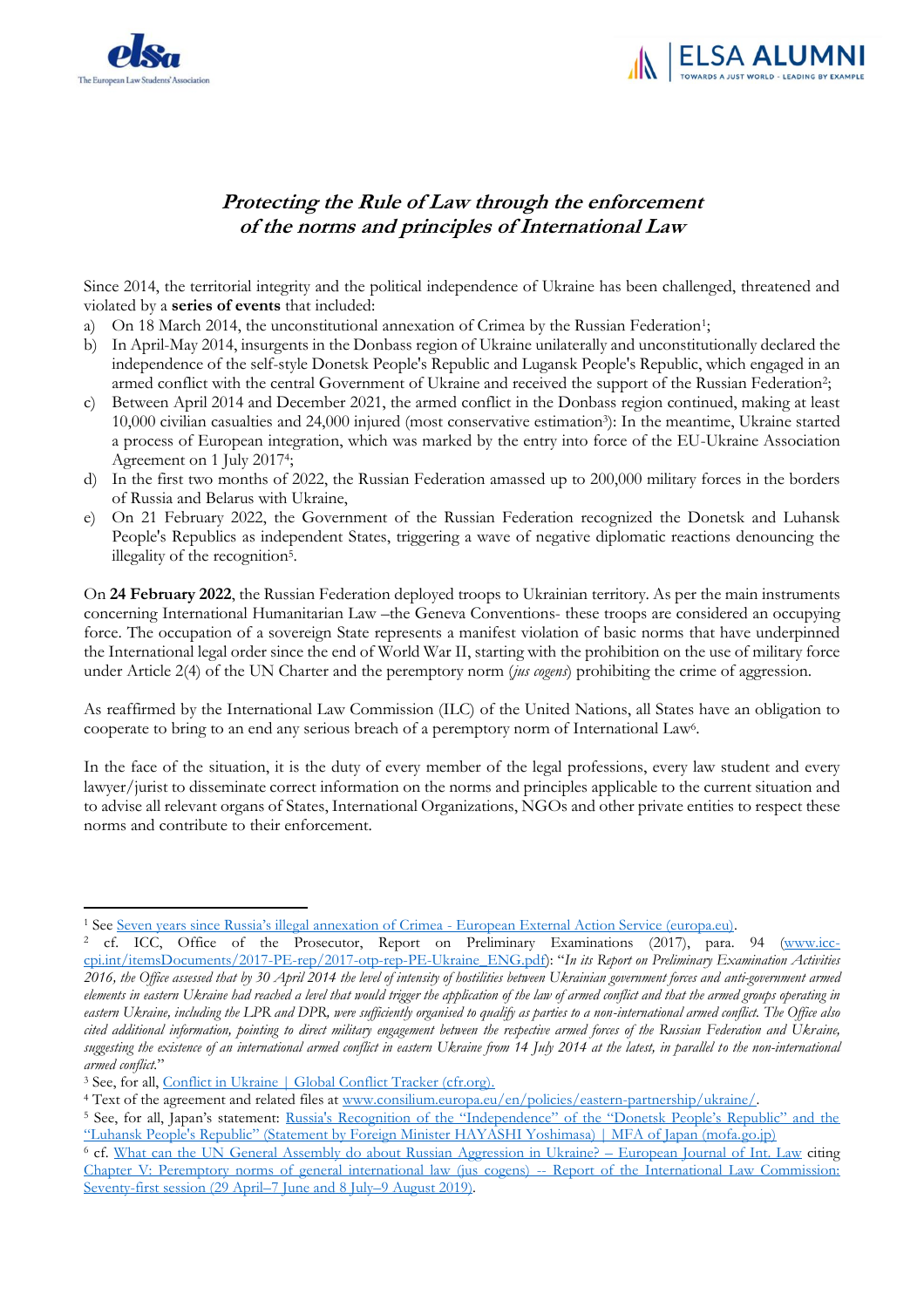



In particular, and *without prejudice* to other frameworks of International Law not addressed in this statement, the following norms and principles are applicable law in the armed conflict launched by the Russian Federation against Ukraine:

- 1. The use of military force against the political independence and the territorial integrity of another State is permitted *only if* there is an authorization to use military force under Chapter VII of the UN Charter or in self-defense under Article 51 of the UN Charter, or when the territorial State is genuinely and freely exercising its consent to the use of force by other States in its territories. None of these situations applies to the Russian Federation's invasion of Ukraine, which falls squarely in the definition of **aggression** provided by UN General Assembly resolution 3314 of 1974 (cf. [Definition of Aggression General](https://legal.un.org/avl/ha/da/da.html)  [Assembly resolution 3314 \(XXIX\) \(un.org\)\)](https://legal.un.org/avl/ha/da/da.html). In the face of the Russian veto in the UN Security Council<sup>7</sup>, the UN General Assembly has taken action to condemn the aggression through a "Uniting for Peace" resolution adopted by an overwhelming majority of States on 2 March 2022<sup>8</sup> , which provides additional legal basis for relevant countermeasures against the aggressor States.
- 2. Necessary and proportionate **countermeasures** (commonly known as **sanctions**) shall be adopted by any State or group of States, as recently decided by the Council of the European Union and by certain States (e.g. Australia, Canada, New Zealand, Japan, UK and USA). Targeted sanctions must be directed against those legal entities and individuals who may be connected with the targeted violations of International Law and shall always aim to spare the civilian populations. The main purpose of targeted sanctions shall be to increase the costs for the continuation of internationally wrongful acts (i.e. the aggressive war) so that they may come to an end. Economic and business-related interests shall not prevail over the imperative to adopt the most effective and efficient sanctions, including financial measures. Proportionate sanctions shall be instrumental to end the armed invasion.
- 3. In addition to remedies under the law of State responsibility, International Law provides that the principle of **individual criminal responsibility** applies when the most serious crimes of international concern (namely, *genocide, crimes against humanity, war crimes and the crime of aggression*) are perpetrated, regardless of the official capacity of the alleged perpetrator, as affirmed in Nuremberg Principle III<sup>9</sup>, which is part of customary International Law since 194610. Therefore, "*recalling that it is the duty of every State to exercise its criminal jurisdiction over those responsible for international crimes*" <sup>11</sup>, States can take appropriate measures to detect, investigate, prosecute and bring to justice persons allegedly responsible for the crime of aggression (or "crimes against the peace" in the Nuremberg Statute), war crimes, crimes against humanity or genocide committed in Ukraine.
- 4. Although Ukraine is not a State Party to the Rome Statute, in 2015 it accepted the **jurisdiction of the ICC** under article 12(3) of the Rome Statute in respect of any crime against humanity, war crimes or acts of genocide allegedly committed on its territories since November 2013. Following the acceptance of the Court's jurisdiction, a preliminary investigation was launched, which reported more than 3,000 civilian casualties as well as thousands of wounded civilians had occurred in a situation qualified as international armed conflict due to the direct or indirect intervention of the Russian Federation12. As such, the current situation of armed conflict between the Russian Federation and Ukraine since 24 February 2022 is a *continuum* of the previous situation and the article 12(3) acceptance of jurisdiction by Ukraine entails that all war crimes, crimes against humanity and acts of genocide perpetrated on its territories – including Crimea and the Donbass – fall within the automatic jurisdiction of the ICC, regardless of the nationality of the alleged perpetrator.

<sup>7</sup> [Russia vetoes U.N. Security action on Ukraine as China abstains | Reuters.](https://www.reuters.com/world/russia-vetoes-un-security-action-ukraine-china-abstains-2022-02-25/)

<sup>8</sup> [http://www.undocs.org/en/A/ES-11/L.1.](http://www.undocs.org/en/A/ES-11/L.1)

<sup>9</sup> cf. [Principles of International Law Recognized in the Charter of the Nürnberg Tribunal and in the Judgment of the Tribunal,](https://legal.un.org/ilc/texts/instruments/english/draft_articles/7_1_1950.pdf)  [1950.](https://legal.un.org/ilc/texts/instruments/english/draft_articles/7_1_1950.pdf)

<sup>&</sup>lt;sup>10</sup> cf[. United Nations Principles for the Nuremberg Tribunal, 1946 -](https://ihl-databases.icrc.org/applic/ihl/ihl.nsf/Article.xsp?action=openDocument&documentId=955674CD9E2A80AFC12563CD00519DD1) Resolution - (icrc.org).

<sup>&</sup>lt;sup>11</sup> Rome Statute of the International Criminal Court (ICC), Preamble,  $6<sup>th</sup>$  para. (17 July 1998).

<sup>12</sup> ICC, Office of the Prosecutor, Report on Preliminary Examination Activities 2020 (14 December 2020), para. 276 [\(www.icc-cpi.int/itemsDocuments/2020-PE/2020-pe-report-eng.pdf\)](http://www.icc-cpi.int/itemsDocuments/2020-PE/2020-pe-report-eng.pdf)and Report cited above at footnote 2.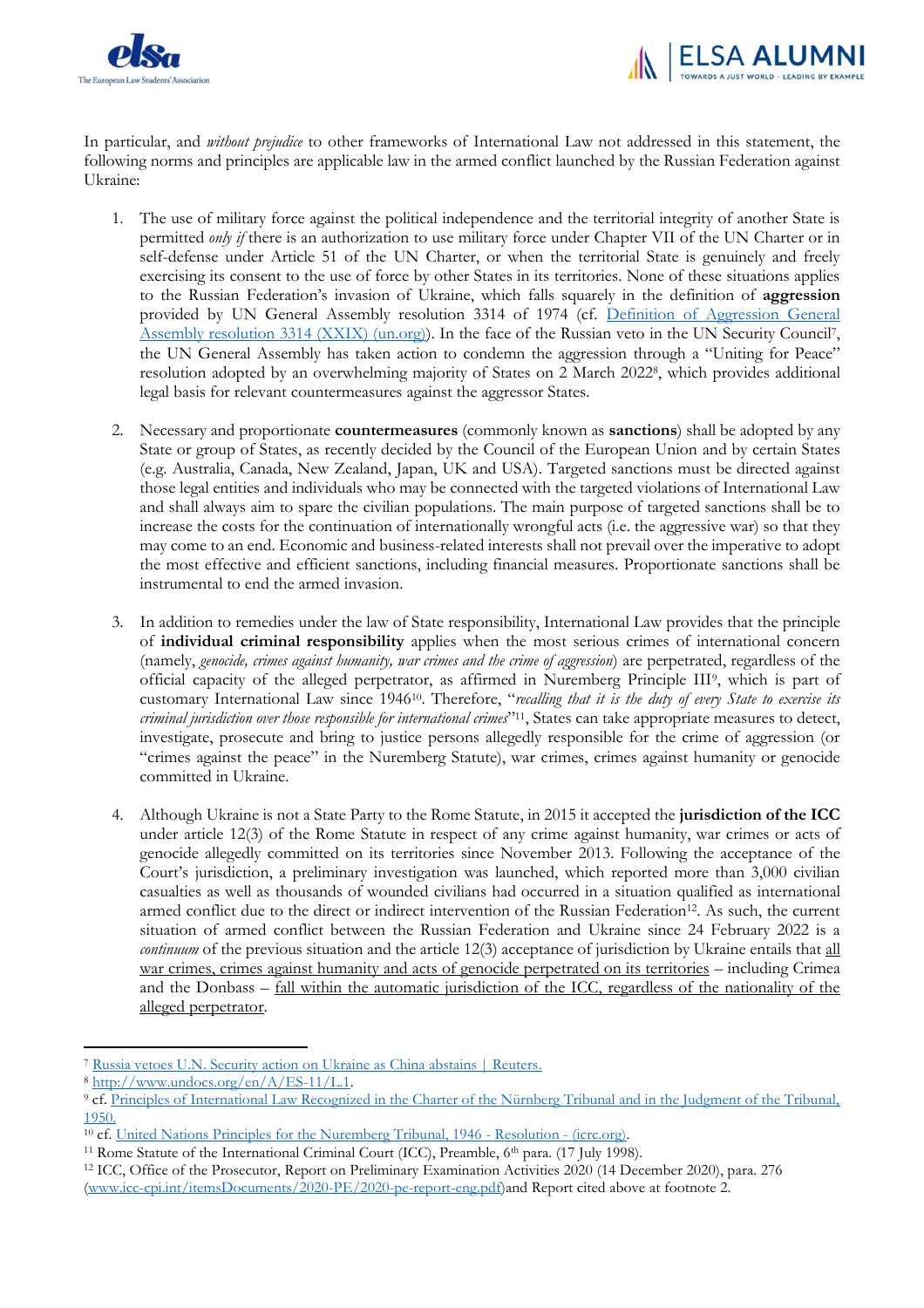



- 5. Concerning the **crime of aggression**, the Kampala Amendments to the Rome Statute in its Article 15*bis* provide that nationals of States Not Parties to the Statute are exempted from the jurisdiction of the Court on aggression: This restrictive jurisdictional provision was a concession to requests from the United States, which may now paradoxically shield leader(s) of the Russian Federation from the ICC's jurisdictional intervention on the crime of aggression. However, the Prosecutor of the ICC may establish that war crimes or crimes against humanity committed in the framework of an aggressive war, which would meet the gravity threshold of Article 8*bis* of the Rome Statute, can be qualified as an *aggravating factor* within the meaning of Article 78(1) of the Statute itself: This finding may guide the Prosecutor to prioritize the investigation of alleged atrocities.
- 6. In respect of war crimes, crimes against humanity or genocide, it must be underscored that the individual criminal responsibility for such crimes extends not only to the immediate perpetrators, planners and instigators, but also to those who are exercising effective control over subordinates and fail to take effective measures to prevent or repress the crimes in question under the principle of **command responsibility** or "Responsibility of the Commander and other Superiors" defined in Article 28 of the Rome Statute<sup>13</sup>. Therefore, the President/Commander-in-Chief and other high-ranking leaders are subjected to the jurisdiction of the ICC and may be held accountable.
- 7. While the Russian Federation and Ukraine are parties to the UN Charter of 1945, they have *not yet* ratified the Rome Statute of the ICC of 1998. Yet, Ukraine accepted the jurisdiction of the ICC through a constitutional amendment adopted by the Verkhovna Rada (Parliament) in 2016 and entered into force in 2019<sup>14</sup> and through two *ad hoc* declarations lodged by the Executive with the ICC in 2014 and 2015 under Article 12(3) of the Rome Statute. At this stage, Ukraine should ratify without delay the Rome Statute of the ICC in order to exercise its sovereign right as State Party to the first and only permanent jurisdiction over international crimes. All States Parties to the Rome Statute (123 States including all EU Member States) must cooperate fully with the ICC.
- 8. While assessing the current situation we call for the ratification of the Rome Statute of the ICC by all States that have not done so, including the Russian Federation and the United States of America. A universal ICC will be instrumental to "a just world". We call the European Union as one of the ICC's strongest supporters to lead this process together with all EU Member States as Parties to the Rome Statute.

## **Call for Action:**

In light of the serious violations of the rule of law in Ukraine and the collective referral by 39 States<sup>15</sup>, including all EU Member States, of the Ukrainian situation to the Court's jurisdiction, we call on the States Parties to the Rome Statute to provide effective support, including additional resources, to the ICC Prosecutor for the implementation of his statutory mandate, starting with the investigation into crimes in Ukraine allegedly committed by leaders of the Russia Federation and the Republic of Belarus.

Moreover, we also call upon all the ELSA partners in NGO Coalitions and academic institutions, all members and alumni of ELSA in 44 European countries, as well as everyone who supports ELSA's vision of "*A Just World in which there is respect for human dignity and cultural diversity*'' to give effect to this vision by:

1. broadly disseminating the above information on the norms and principles applicable to the current situation;

<sup>13</sup> See, for all, OTTO TRIFFTERER, "Article 28: Responsibility of Commanders and Other Superiors" in OTTO TRIFFTERER/KAI AMBOS (EDS), COMMENTARY ON THE ROME STATUTE OF THE INTERNATIONAL CRIMINAL COURT, 3<sup>rd</sup> ed, Beck-Hart-Nomos, Munich/Oxford/Baden-Baden, 2016, pp. 1056-1106.

<sup>14</sup> See Article 124 (6th para.), Constitution of Ukraine, available in English at [www.constituteproject.org/constitution/Ukraine\\_2016.pdf?lang=en.](http://www.constituteproject.org/constitution/Ukraine_2016.pdf?lang=en)

<sup>15</sup> [Statement of ICC Prosecutor, Karim A.A. Khan QC, on the Situation in Ukraine: Receipt of Referrals from 39 States](https://www.icc-cpi.int/Pages/item.aspx?name=2022-prosecutor-statement-referrals-ukraine)  [Parties and the Opening of an Investigation \(icc-cpi.int\)](https://www.icc-cpi.int/Pages/item.aspx?name=2022-prosecutor-statement-referrals-ukraine)